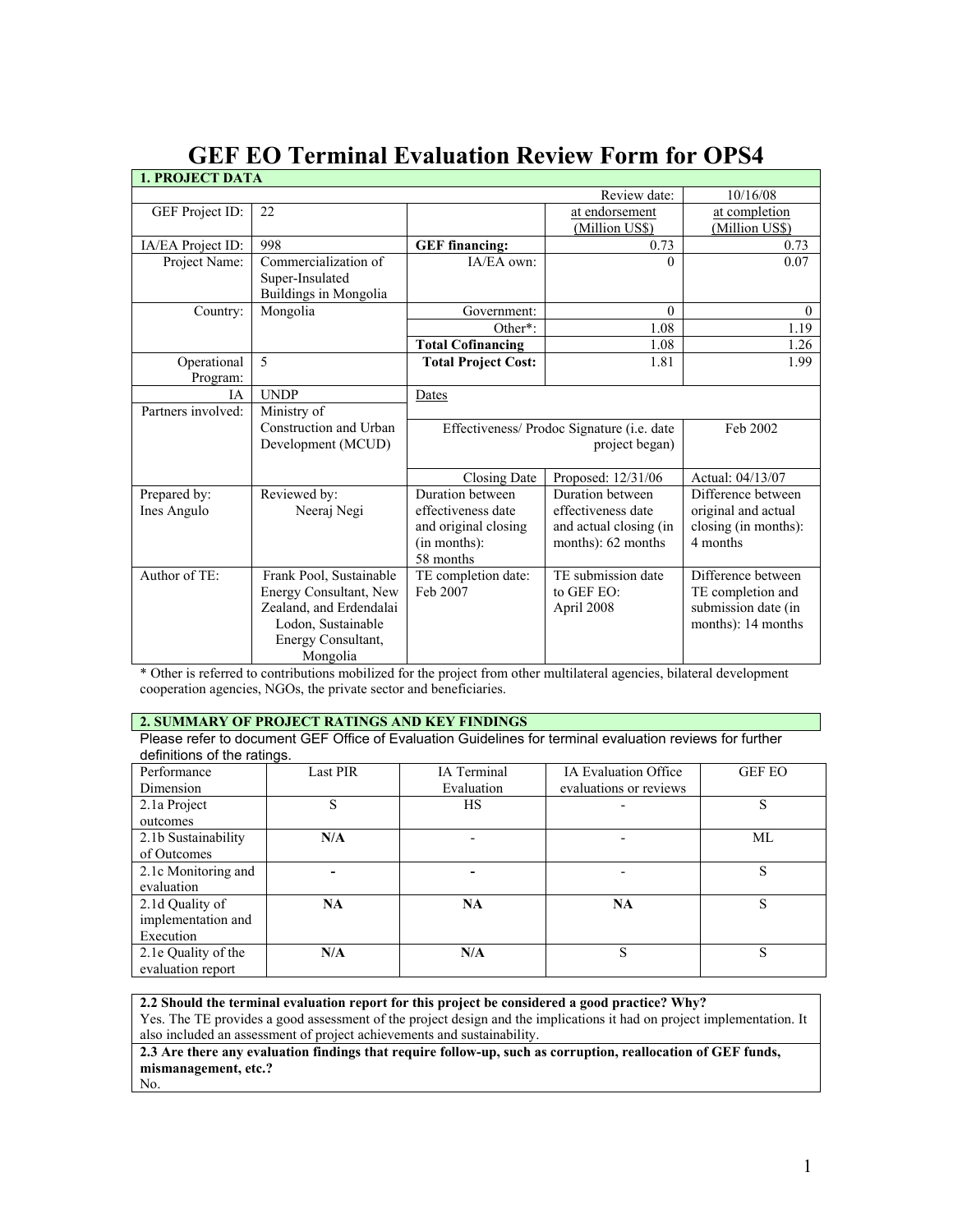# **3. PROJECT OBJECTIVES**

### **3.1 Project Objectives**

**a. What were the Global Environmental Objectives of the project? Were there any changes during implementation?** 

The project's objective is to reduce CO2 emissions from burning coal for heating. Also, less wood will be burnt for heating, further reducing CO<sub>2</sub> emissions and protecting shrubs and forests.

No changes during implementation.

**b. What were the Development Objectives of the project? Were there any changes during implementation?** The DO was to help super-insulating, straw-bale building technology to be commercially successful on a large-scale in Mongolia.

This was initially to be achieved through technical support, training, awareness raising and full funding of demonstration super-insulated SB (straw bale) primarily social service and institutional buildings (schools, kindergartens, health clinics, local government offices, etc). By project inception, this had been updated to include the promotion of other means of building super-insulation, and with a majority of the funding for building construction coming from beneficiary households, and demonstrating super-insulation directly in private housing - and not in social or institutional buildings.

#### **(describe and insert tick in appropriate box below, if yes at what level was the change approved (GEFSEC, IA or EA)?)**

| <b>Overall</b><br><b>Environmental</b><br><b>Objectives</b> | <b>Project Development</b><br><b>Objectives</b> | <b>Project Components</b> | Any other (specify)                                                         |
|-------------------------------------------------------------|-------------------------------------------------|---------------------------|-----------------------------------------------------------------------------|
|                                                             |                                                 |                           | A new output was added<br>during implementation.<br>It was designed by PIU. |

| If yes, tick applicable reasons for the change                   |                                                                           |                                                                                          |                                                                      |                                                                                                  |
|------------------------------------------------------------------|---------------------------------------------------------------------------|------------------------------------------------------------------------------------------|----------------------------------------------------------------------|--------------------------------------------------------------------------------------------------|
| <b>Original</b><br>objectives not<br>sufficiently<br>articulated | <b>Exogenous conditions</b><br>changed, causing a<br>change in objectives | <b>Project was</b><br>restructured because<br>original objectives<br>were over ambitious | <b>Project was</b><br>restructured<br>because of lack<br>of progress | Any other<br>(specify)                                                                           |
|                                                                  |                                                                           |                                                                                          |                                                                      | Insulation for<br>existing gers<br>(traditional houses)<br>was not specified in<br>original doc. |

## **4. GEF EVALUATION OFFICE ASSESSMENT OF OUTCOMES AND SUSTAINABILITY**

**4.1.1 Outcomes (Relevance can receive either a satisfactory rating or a unsatisfactory rating. For effectiveness and cost efficiency a six point scale 6= HS to 1 = HU will be used)** 

| a. Relevance (of outcomes to focal areas/operational program strategies and country priorities) Rating: S      |
|----------------------------------------------------------------------------------------------------------------|
| A.1. What is the relevance of the project outcomes/results to:                                                 |
| (i) the national sustainable development agenda and development needs and challenges?                          |
| Project outcomes are very relevant to Mongolia's national sustainable development agenda and development needs |

since the SBB technology is an affordable way to insulate buildings and lower costs of heating (which according to the project document can represent as much as 70% of poor households expenses).

(ii) the national environmental framework, agenda and priorities?

Mongolia has a very high emission of CO2 per capita (higher many developed countries); and burning of coal to heat buildings result in serious pollution and related health problems. Introduction of efficient heating insulating technologies also decrease the pressure on trees (less demand for wood) in arid and semi-arid areas and assists Mongolia in its battle against desertification and land degradation.

(iii) the achievement of the GEF strategies and mandate?

The project successfully contributed to eliminating barriers and promoting a wide-scale adoption of the energy efficient SBB technology. These results are in line with GEF OP5.

(iv) the implementation of the global conventions the GEF supports (countries obligations and responsibilities towards the convention as well as the achievement of the conventions objectives)

Consistent with UNFCC guidelines.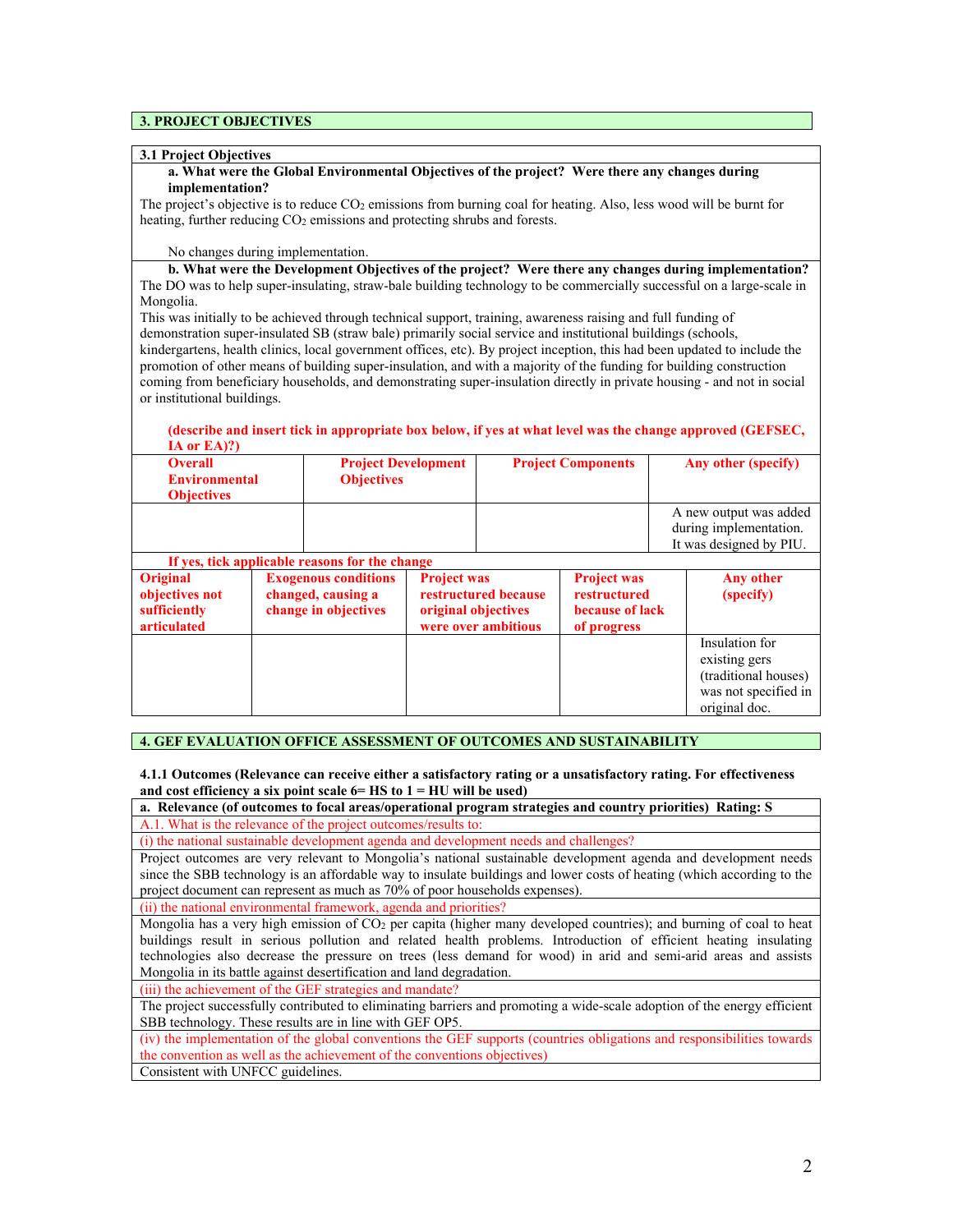| A2. Did the project promote International (Regional and / or Global) Cooperation and Partnership <sup>1</sup>                   |  |  |  |  |
|---------------------------------------------------------------------------------------------------------------------------------|--|--|--|--|
| N.A                                                                                                                             |  |  |  |  |
| <b>b.</b> Effectiveness<br><b>Rating: S</b>                                                                                     |  |  |  |  |
| The actual tangible EEH project results are 72 new SBB constructed, 95 new conventional insulated houses                        |  |  |  |  |
| constructed, 53 existing houses retrofitted with insulation, three SBB ECC's built (Plus one ECC at MUST) and 440               |  |  |  |  |
| ger insulated to nearly triple their original levels (although fuel savings of only half are expected as homeowners will        |  |  |  |  |
| take some of the energy efficiency gains as warmer temperatures). The TE concludes that the EEH project will achieve            |  |  |  |  |
| direct pilot project GHG savings far greater than those projected in the EEH project's ProDoc.                                  |  |  |  |  |
| In terms of the number of training courses and trained builders delivered by the project, the number of courses offered         |  |  |  |  |
| and the number of attendees exceeded the project's targets. The evaluation of the training courses undertaken shows             |  |  |  |  |
| that the training provided by the project was of a high quality and relevant to the wider dissemination of super-insulated      |  |  |  |  |
| buildings in Mongolia. The project also achieved its target of proving the effectiveness of insulation in SBB and               |  |  |  |  |
| refurbished houses in real-world Mongolian conditions.                                                                          |  |  |  |  |
| On the other hand, the expected replication outcome of the project was a completely unrealistic estimate, as no                 |  |  |  |  |
| mechanism(s) were identified in the project design as to how this huge number of super-insulated (SB) buildings'                |  |  |  |  |
| replications $(15,000)$ was to be achieved.                                                                                     |  |  |  |  |
| c. Efficiency (cost-effectiveness)<br><b>Rating: S</b>                                                                          |  |  |  |  |
| The project reduced CO2 equivalent emissions at about \$7 per tonne for GEF investments and \$17 per tonne for total            |  |  |  |  |
| investment. The project outputs surpassed expectations. It was also able to produce a key project output that was not           |  |  |  |  |
| specified in the Project Doc: the development, deployment and establishment of the effectiveness of ger insulation              |  |  |  |  |
| blankets was an additional and highly significant project output designed and implemented on the initiative of the EEH          |  |  |  |  |
| PIU.                                                                                                                            |  |  |  |  |
| d. To what extent did the project result in trade offs between environment and development priorities / issues (not to be       |  |  |  |  |
| rated)                                                                                                                          |  |  |  |  |
| No trade-offs identified for the project.                                                                                       |  |  |  |  |
|                                                                                                                                 |  |  |  |  |
| $1.412$ Results / Imnacts <sup>2</sup> (Describe Imnacts) (please fill in anney 1 – results scoresheet and anney 2 – focal area |  |  |  |  |

**esults / Impacts<sup>[2](#page-2-1)</sup> (Describe Impacts) (please fill in annex 1 – results scoresheet and annex 2 – impacts (against GEF Strategic Priority indicators, where appropriate and possible)**

Direct project GHG savings of 5380 tons/yr of CO<sub>2</sub> have been achieved [CO<sub>2</sub> emissions generated by the insulated 390 gers was reduced by 1462.5 tons in a year according to the survey made by the team from the Mongolian University of Sciences and Technology].

**4.2 Likelihood of sustainability.** Using the following sustainability criteria, include an assessment of **risks** to sustainability of project outcomes and impacts based on the information presented in the TE. Use a four point scale (4= Likely (no or negligible risk);  $3=$  Moderately Likely (low risk);  $2=$  Moderately Unlikely (substantial risks) to  $1=$ Unlikely (High risk)). The ratings should be given taking into account both the probability of a risk materializing and the anticipated magnitude of its effect on the continuance of project benefits.

| a. Financial resources                                                                                                      | <b>Rating: ML</b> |
|-----------------------------------------------------------------------------------------------------------------------------|-------------------|
| According to the TE, EEH has provided a solid basis for UNDP and other donors to commercialize super-insulated              |                   |
| building construction in Mongolia. Specifically, the EEH project has laid the groundwork for the proposed BEEP MSP          |                   |
| activities in ger areas in Mongolia. EEH has also provided an excellent basis for the wider uptake of ger insulation        |                   |
| blankets through a mix of ger owner, CDM and donor activities. The EEH project's ECC financial sustainability               |                   |
| outcome sought (in the ProDoc) is useful as a general long term operating principle to maximize financial revenue           |                   |
| possibilities within their activities, but was completely unrealistic in a 24 or 30 month project design context. In        |                   |
| practice, the three "shop front" SBB ECC's and one ECC at the Mongolian University of Science and Technology                |                   |
| (MUST) built by EEH will require ongoing "public good" funding by the Mongolian government and/or international             |                   |
| donors if they are realistically going to continue to be able to provide "public good" building insulation and energy       |                   |
| conservation information and support.                                                                                       |                   |
| Socio-economic / political<br>b.                                                                                            | <b>Rating: ML</b> |
| According to the TE, the positioning of SBB as a mainstream and reliable super-insulated technology has been                |                   |
| established. However, in Mongolia, as in the rest of the world, SBB (along with other natural building technologies) is     |                   |
| likely to be of considerable interest to home builders and those retrofitting houses who are particularly interested in the |                   |
|                                                                                                                             |                   |

environment and nature, rather than low and middle income people at large. **c. Institutional framework and governance Rating: L**

It seems that, in the absence of further donor-led activities, there is likely to be a steady construction of SBB at a level

 $\overline{a}$ 

<sup>&</sup>lt;sup>1</sup> Please consider for regional and global project only

<span id="page-2-1"></span><span id="page-2-0"></span><sup>&</sup>lt;sup>2</sup> Please consider direct and indirect global environmental results; any unexpected results; local

development benefits (including results relevant to communities, gender issues, indigenous peoples, NGOs and CBOs)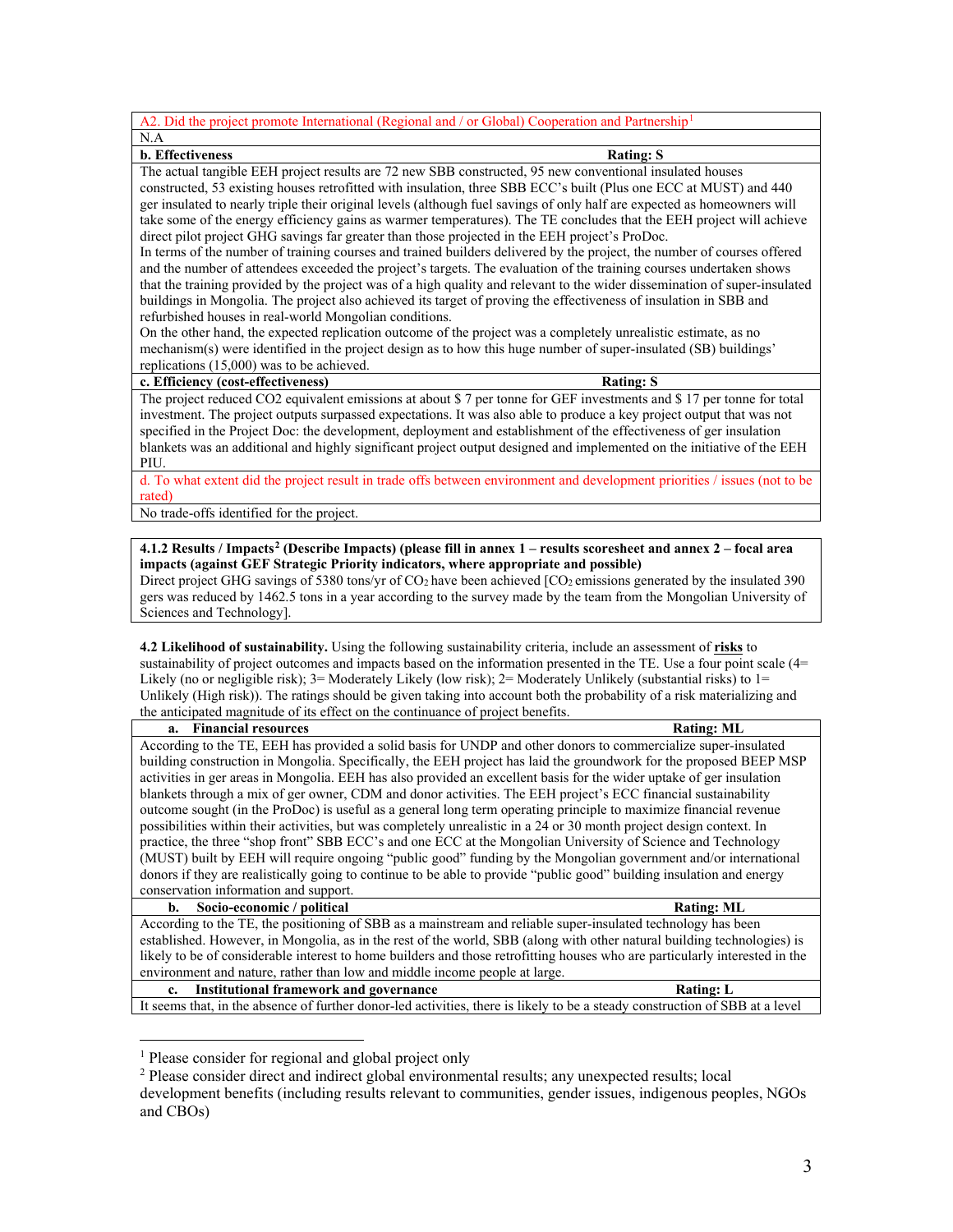comparable with SBB construction levels in other countries without strong government SBB support and incentive projects underway. With continued SBB support, as envisaged in the successor BEEP project, then a stronger uptake of SBB in Mongolia can be expected.

**d. Environmental Rating: L**

No environmental risks identified.

**e. Technological Rating: ML**

A key innovation developed by the PIU and undertaken within the project was ger insulation blankets, and this would seem to be highly promising to be replicated using some mixture of CDM, donor support, ger owner funding, and partial credit guarantee financing (as detailed in the successor BEEP project design).

On the other hand, the lack of a commercial supply of straw available in urban centers from the previous year's harvest is a key remaining barrier to SBB technology.

#### **4.3 Catalytic role[3](#page-3-0)**

 $\overline{a}$ 

**a. INCENTIVES: To what extent have the project activities provide incentives (socio-economic / market based) to catalyze changes in stakeholders** 

Fuel consumption of insulated Ger dropped 63% compared to non-insulated Gers resulting in substantial savings in expenditure for fuel.

**b. INSTITUTIONAL CHANGE: To what extent have the project activities changed institutional behaviors**  No specific mention of institutional changes.

**c. POLICY CHANGE: To what extent have project activities led to policy changes (and implementation of policy)?**

The project did not result in any specific policy change. Under the EEH project, new and simplified SBB construction standards were developed and implemented for SBB in Mongolia to remove what is a common building regulatory barrier facing SBB worldwide. However the TE clarifies that, in practice, most ger area housing in Mongolia is not inspected or certified by any state agency nor are there any practical penalties for not comply with building regulations, so it is not clear that the regulatory barrier of lack of applicable SBB standards was in fact a major barrier to SBB commercialization in Mongolia.

**d. CATALYTIC FINANCING: To what extent did the project led to sustained follow-on financing from Government and / or other donors? (this is different than co-financing)**

The project established an Agreement with Xasbank for issuing construction and mortgage loan to SBH builders. Around 10 families applied for a loan to Xasbank and their applications are being sort out.

**e. PROJECT CHAMPIONS: To what extent have changes (listed above) been catalyzed by particular individuals or institutions (without which the project would not have achieved results)?** No mention of champions in the TE.

#### **4.4 Assessment of processes and factors affecting attainment of project outcomes and sustainability.**

**a. Co-financing.** To what extent was the reported cofinancing (or proposed cofinancing) essential to achievement of GEF objectives? If there was a difference in the level of expected co-financing and actual co-financing, then what were the reasons for it? Did the extent of materialization of co-financing affect project's outcomes and/or sustainability? If it did, then in what ways and through what causal linkages?

Co-financing for this project represented 57% of the total budget, and was crucial to implement output 1.2 (refurbishing houses/gers with energy efficient materials), which was described by the TE as one of the most successful project components. Also, a home owner contribution of \$521,000 was achieved, comfortably exceeding the parallel financing input of \$210,000 from home builders specified in the ProDoc.

**b. Delays.** If there were delays in project implementation and completion, then what were the reasons for it? Did the delay affect the project's outcomes and/or sustainability? If it did, then in what ways and through what causal linkages? No delays are mentioned in the TE.

**c. Country Ownership.** Assess the extent to which country ownership has affected project outcomes and

sustainability? Describe the ways in which it affected outcomes and sustainability highlighting the causal links. According to the TE, the lack of focus on promoting the most widely used insulation material in Mongolia (EPS) seems to come from GEF and not from the Mongolian side. EPS is widely used in the Mongolian formal construction sector as well as in private housing. So the lack of focus on EPS seems to be an example where GEF has not followed Mongolian country ownership/driveness, thereby reducing the project's national effectiveness, impact and replication potential.

In addition, the fact that it was necessary to develop ger insulation blankets during the project implementation, and that

<span id="page-3-0"></span><sup>&</sup>lt;sup>3</sup> Please review the 'Catalytic Role of GEF: How is it measured and evaluated  $-A$  conceptual framework' prior to addressing this section.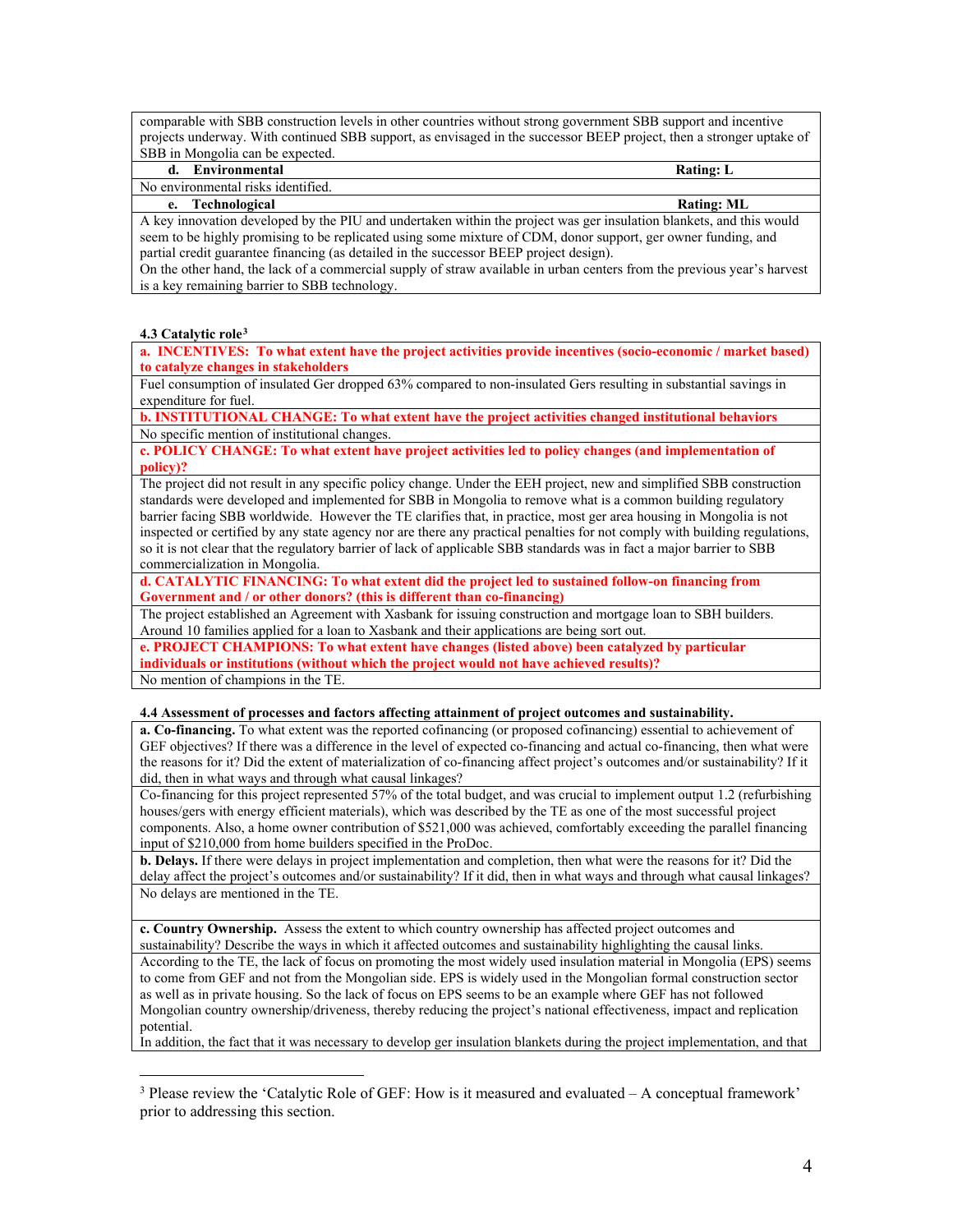this was not included in the design, seems to suggest that the project design was strongly driven by an external desire to develop SBB, and perhaps not from a Mongolian stakeholder driven focus on improving ger area housing insulation by the most relevant and promising means possible.

### **4.5 Assessment of the project's monitoring and evaluation system based on the information in the TE**

## **a. M&E design at Entry Rating (six point scale): MS**

ProDoc did not include enough information on the M&E system of the projects apart from indicating that the project was to be monitored and evaluated following the UNDP rules and procedures. This included Annual Progress Reports, and annual Tri-partite review meetings, among others. The indicators included in the ProDoc are very general and do not include targets, but the document specifies that performance indicators would be prepared by the project team once the project started, this would include an assessment of the performance indicators every 6 months (indicators to be prepared for each quarter).

### **b. M&E plan Implementation Rating (six point scale): S**

The TE states that the project seems to have been appropriately monitored by UNDP and local stakeholders, and their views and suggestions seem to have been suitably and promptly responded to. The fact that a new component was added by the PIU indicates that the M&E system was in place.

# **b.1 Was sufficient funding provided for M&E in the budget included in the project document?**

In the ProDoc, M&E activities were included under "Miscellaneous" component, budgeted with \$265,000 (this included printing, communication and reporting expenses). In addition, \$40,000 were budgeted for independent measurement, monitor and evaluation of the fuel savings and temperature gains of the SBB houses compared to the brick houses and/or gers.

**b.2a Was sufficient and timely funding provided for M&E during project implementation?** There is no mention of lack of funding for M&E activities.

**b.2b To what extent did the project monitoring system provided real time feed back? Was the information that was provided used effectively? What factors affected the use of information provided by the project monitoring system?**

The TE does not provide specific information on M&E system implementation and use. But it states that the project made numerous adjustments during its implementation, and with the exception of the decision (from GEF) to no longer continue using EPS as an insulation material (as above), the adjustments all seem to have added to the project's direct and longer-term impacts.

#### **b.3 Can the project M&E system (or an aspect of the project M&E system) be considered a good practice? If so, explain why.**

The TE does not provide enough information on the implementation of the M&E system in order to answer this question.

# **4.6 Assessment of Quality of Implementation and Execution**

 $\overline{a}$ 

**a. Overall Quality of Implementation and Execution (on a six point scale): S**

## **b. Overall Quality of Implementation – for IA (on a six point scale):MS**

Briefly describe and assess performance on issues such as quality of the project design, focus on results, adequacy of supervision inputs and processes, quality of risk management, candor and realism in supervision reporting, and suitability of the chosen executing agencies for project execution.

According to the TE, the implications of major changes in emphasis between the MSP Brief and ProDoc stages appears to not have been apparent to UNDP-Mongolia nor to the EEH PIU, nor was there any recognition that these changes would impact on the means that would be needed to achieve the specific project output targets. The TE also concludes that the almost exclusive focus on SBB compared to other conventional and accepted means of housing super-insulation limited the GHG and local environmental gains possible from the EEH project and its immediate replication legacy.

The TE does not mention any shortcomings with regards to project implementation.

#### **c. Quality of Execution – for Executing Agencies[4](#page-4-0) (rating on a 6 point scale) HS**

Briefly describe and assess performance on issues such as focus on results, adequacy of management inputs and processes, quality of risk management, and candor and realism in reporting by the executive agency.

The EA was the MCUD (Ministry of Construction and Urban Development). The TE concludes that the project seems to have been executed in a logical and adaptive fashion. The TE identified that the new component designed by the PIU

<span id="page-4-0"></span><sup>4</sup> Executing Agencies for this section would mean those agencies that are executing the project in the field. For any given project this will exclude Executing Agencies that are implementing the project under expanded opportunities – for projects approved under the expanded opportunities procedure the respective executing agency will be treated as an implementing agency.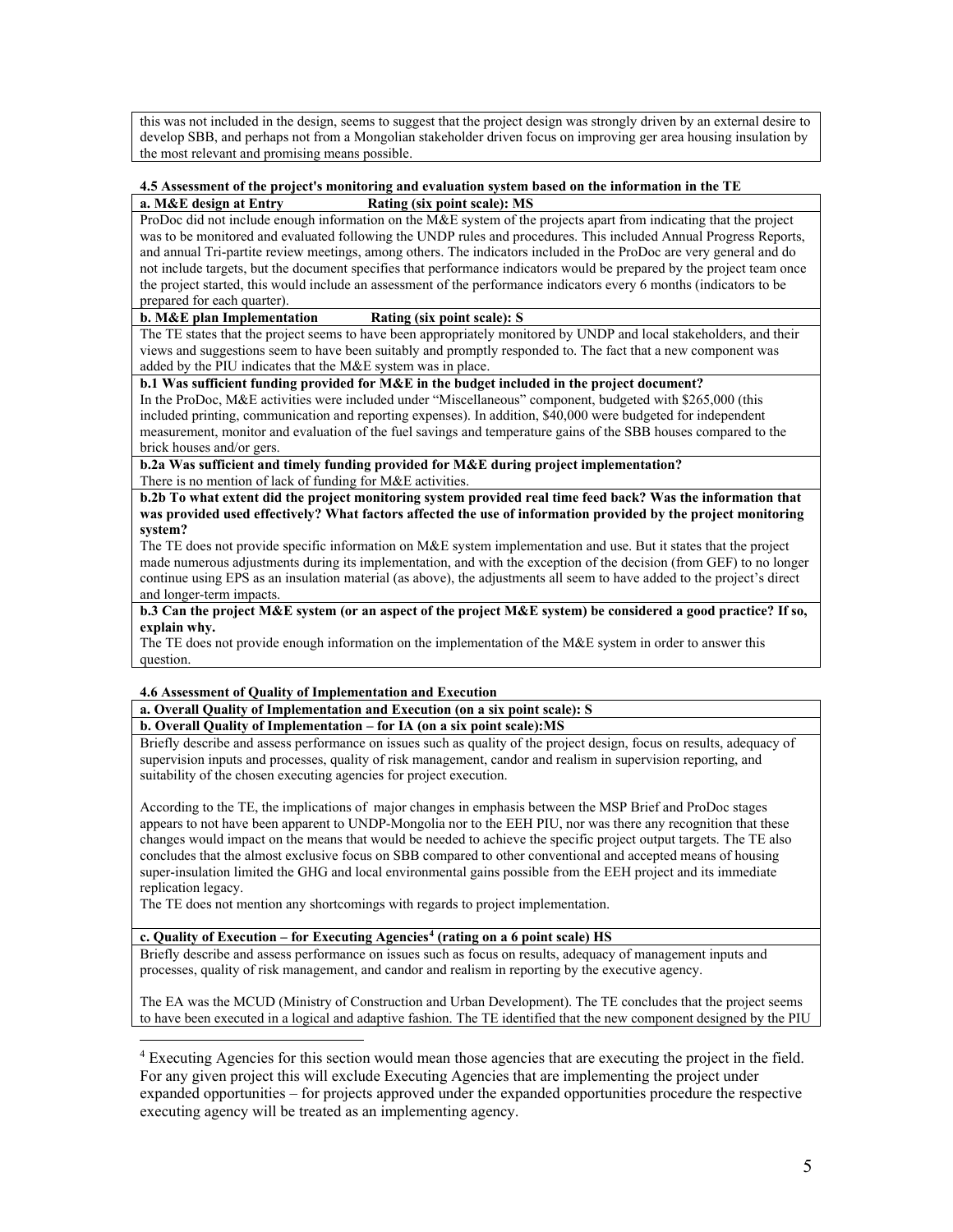(insulation blankets for gers) during project implementation was one of the most successful components.

# **5. LESSONS AND RECOMMENDATIONS**

#### Assess the project lessons and recommendations as described in the TE

**a. Briefly describe the key lessons, good practice or approaches mentioned in the terminal evaluation report that could have application for other GEF projects**

(i) Demonstration of the effectiveness of a product or technique with full or partial donor funding is not the same as fully user-funded commercialization, as assumed in the EEH project design. The "valley of death" between demonstration and full commercialization is frequently glossed-over by over-enthusiastic proponents of a particular technology or approach.

(ii) Self-funding of ECCs is a laudable aspirational goal, but this goal risks being taken too literally in practice. If "public good" energy efficiency activities are expected to continue post-project, then ongoing international or local public-good funding will need to be provided. It is simply not realistic to expect NGOs operating ECCs to cross-subsidize public information and support activities from their other commercial operations.

(iii) Demonstrations are far more effective when they are in the same sectors and use the same modalities as are expected for the following replications. In other words, the EEH original project design assumption of using demonstrations of fully funded institutional and social SBB was not a very realistic basis for leading to post-project fully private funded private SBB house replications.

(iv) Replications do not just occur because a good idea has been shown to work, rather there needs to be a plausible hypothesis of how the replications are supposed to occur. This link from demonstration to widespread commercial replication was rather unclear in the EEH project design.

(v) Projects need realistic targets of new technology replications, and these targets need to be set in the context of whether mass commercialization has already been achieved elsewhere in the world. It is unrealistic to expect that a niche technology that has been developed over decades in developed countries (such as SBB) will suddenly achieve mass-market and unsupported deployment in a developing country as a result of a single project.

(vi) The EEH project has shown the need to ensure that ProDoc's include all the project design information and rationale that are found in the underpinning project brief, especially if many project situation changes occur between the project brief finalization and the ProDoc signing, or it is in a fast moving sector in technical terms. Otherwise the project will encounter implementation confusion from knowing what to do but not why it is being done, as was the case with the EEH project to some degree.

### **b. Briefly describe the recommendations given in the terminal evaluation**

(i) It is recommended that donors (specifically GEF and UNDP) continue to support the dissemination and mass-commercialization of SBB construction techniques in Mongolia as a long-term environmentally promising and natural material focused private housing and smaller building (up to three storey) construction option. Alongside SBB as a long-term environmental and green construction option, more mainstream and widely available commercial superinsulated building bulk insulation materials such as mineral wool, fiberglass and EPS offer highly relevant and applicable short and medium-term super-insulation options in Mongolia. Properly engineered and specified timber frame housing would also seem to be highly relevant for Mongolia - to reduce costs and pressure on slow-growing construction timber supplies. These conventional super-insulation materials and techniques should be developed, demonstrated, commercialized and promoted alongside SBB in Mongolia.

(ii) Insulation and super-insulation materials and techniques have been demonstrated by the EEH project to be effective and widely applicable in retrofits of existing houses and ger. With the informal nature of private house construction, and the large stock of minimally insulated housing in Mongolia, it is not realistic to focus efforts only on new housing, especially as housing is frequently upgraded as funds permit, in a market with only embryonic housing mortgage availability at this stage. So future insulation and super-insulation efforts should also concentrate on insulation retrofits of existing houses and ger alongside new construction super-insulation.

(iii) The development and deployment, demonstration and proving of the effectiveness of ger insulation blankets is one of the key success stories of the EEH project. The next challenge is to move beyond providing such ger insulation blankets free of charge to a more sustainable public-private partnership ger insulation blanket funding approach. Micro-finance, partial credit guarantees, donor and Mongolian government support, and the use of CDM are all promising approaches that should be explored, combined and developed to continue the next steps to support the necessary mass deployment of ger insulation blankets in Mongolia.